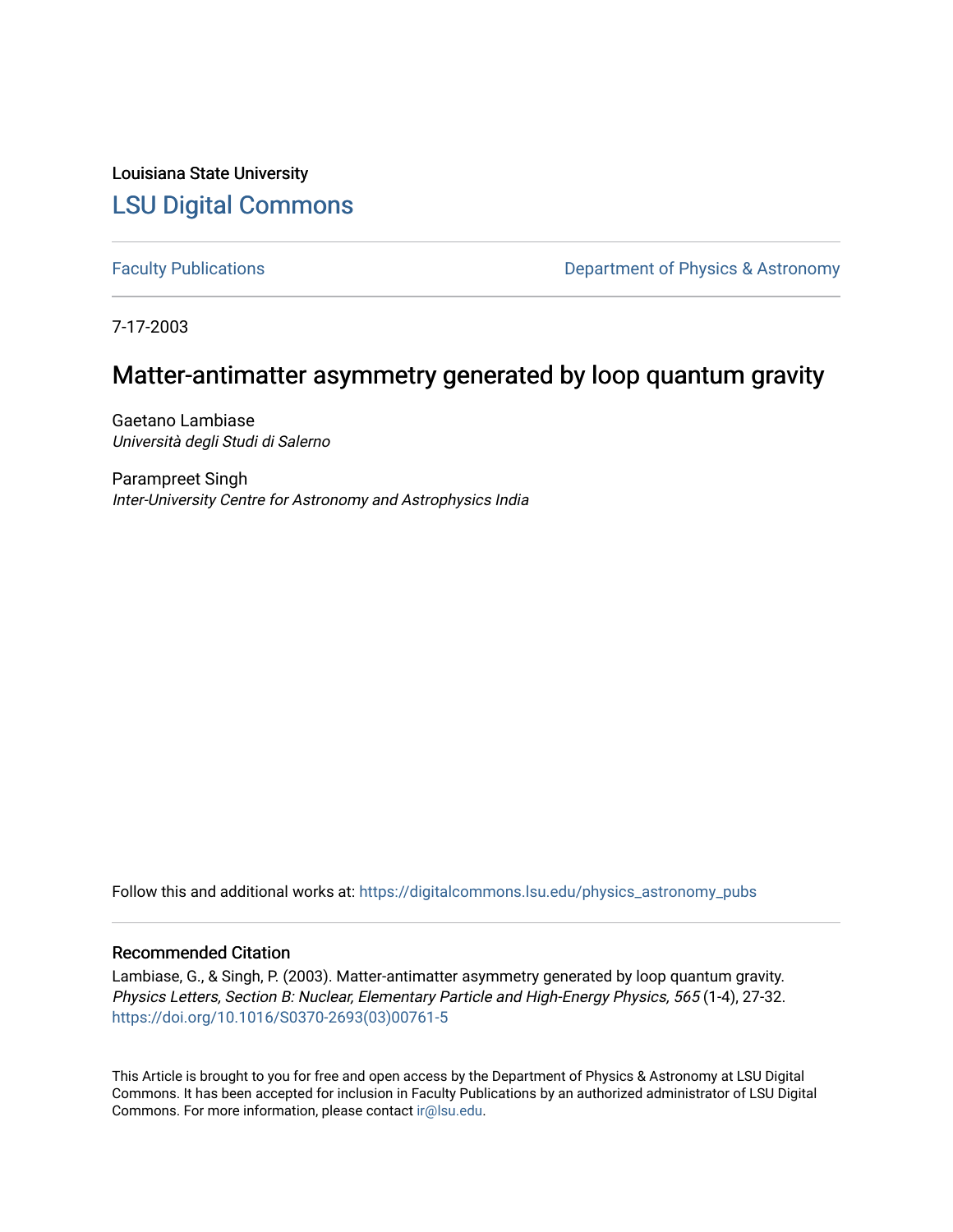

Available online at www.sciencedirect.com



PHYSICS LETTERS B

Physics Letters B 565 (2003) 27–32

[www.elsevier.com/locate/npe](http://www.elsevier.com/locate/npe)

# Matter–antimatter asymmetry generated by loop quantum gravity

Gaetano Lambiase<sup>a,b</sup>, Parampreet Singh<sup>c</sup>

<sup>a</sup> *Dipartimento di Fisica "E.R. Caianiello", Università di Salerno, 84081 Baronissi (Sa), Italy* <sup>b</sup> *INFN, Gruppo Collegato di Salerno, Italy*

<sup>c</sup> *Inter-University Center for Astronomy and Astrophysics, Post Bag 4, Ganeshkhind, Pune 411007, India*

Received 3 April 2003; received in revised form 6 May 2003; accepted 16 May 2003

Editor: M. Cvetič

#### **Abstract**

We show that loop quantum gravity provides new mechanisms through which observed matter–antimatter asymmetry in the Universe can naturally arise at temperatures less than GUT scale. This is enabled through the introduction of a new length scale  $\mathcal{L}$ , much greater than Planck length  $(l_p)$ , to obtain semiclassical weave states in the theory. This scale which depends on the momentum of the particle modifies the dispersion relation for different helicities of fermions and leads to lepton asymmetry.  $© 2003 Published by Elsevier B.V. Open access under CC BY license.$  $© 2003 Published by Elsevier B.V. Open access under CC BY license.$ 

*PACS:* 04.60.Pp; 11.30.Fs; 98.80.Cq

#### **1. Introduction**

Many theories of quantum gravity are expected to bring non-trivial modifications to the underlying spacetime near Planck scale. Loop quantum gravity, which is one of the candidate theories of quantum gravity, predicts a discrete spectrum for geometrical operators [1]. However, inaccessibility of Planck scale in laboratories poses a challenge to test such predictions. It is hence desired that a contact be made with the classical world through some semi-classical techniques. This might also open a window to see the signatures of quantum gravity at the level of effective theories which may differ from conventional low energy theories.

*E-mail addresses:* lambiase@sa.infn.it (G. Lambiase), param@iucaa.ernet.in (P. Singh).

Loop quantum gravity which is based on the quantization of spacetime itself, results in a polymer like structure of quantum spacetime. The classical spacetime is a coarse grained form of underlying discrete quantum spacetime and one of the important issues in loop quantum gravity is to understand the transition from discrete quantum spacetime to smooth classical spacetime. Though the low energy sector of loop quantum gravity and the transition to the classical spacetime is yet to be completely understood, there have been some attempts in this direction to obtain the semi-classical states in the theory which include construction of weave states which can approximate 3-metrics [2] and via coherent states which peak around classical trajectories [3]. For more discussion on related issues we refer the reader to a recent review [4].

The coherent state approach to understand low energy sector is based on finding quantum states which

<sup>0370-2693 © 2003</sup> Published by Elsevier B.V. Open access under CC BY [license.](http://creativecommons.org/licenses/by/3.0/) doi:10.1016/S0370-2693(03)00761-5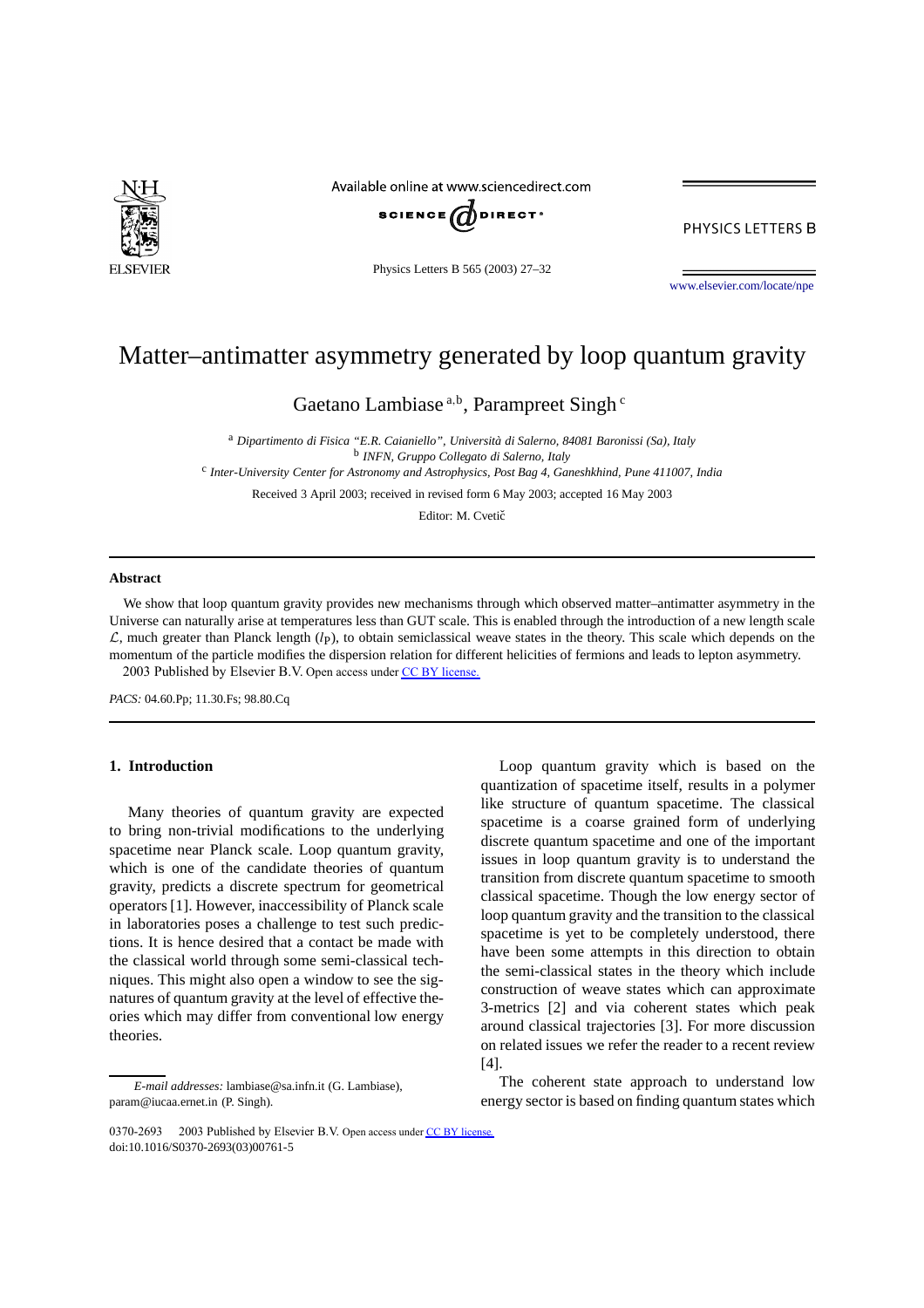give minimum dispersion for the observables in the theory, whereas the weave state approach involves a new length scale  $\mathcal{L} \gg l_P$  such that for distances  $d \ll \mathcal{L}$ polymer structure of quantum spacetime becomes manifest and for  $d \geqslant \mathcal{L}$  one recovers continuous flat classical geometry. This approach was extended to study the construction of weave states describing gravity coupled to massive spin-1*/*2 Majorana fields in a series of important papers by Alfaro, Morales-Técotl, and Urrutia (AMU) [5–7]. This new length scale modifies the dispersion relation for different helicities of fermions and breaks Lorentz invariance in the theory.

Apart from loop quantum gravity, deformations of the Lorentz invariance manifest by means of a slight deviation from the standard dispersion relations of particles propagating in the vacuum have been suggested in various ways, see, for example, [8,9]. The modifications to dispersion relation may arise if the underlying spacetime is non-commutative [10]. These theories which are characterized by a noncommutativity parameter of dimensions of square of length, may serve as a description for foamy structure of quantum spacetime. Similar modifications have also been studied in the framework of String theory [11, 12]. These approaches foresee a dispersion relation in vacuo of particles of the form (we shall use natural units  $c = 1 = \hbar$ )

$$
E^2 \approx p^2 + m^2 + f(M, \, pl_P),\tag{1.1}
$$

where  $f(x)$  is a model dependent function, M fixes a characteristic scale not necessarily determined by Planck length  $l_P \sim 10^{-19} \text{ GeV}^{-1}$ , and  $pl_P \ll 1$ . As a consequence of Eq. (1.1), the *quantum gravitational medium* responds differently to the propagation of particles of different energies.

With the breakdown of the Lorentz invariance in the theory, *CPT* violation is expected and so new mechanisms to generate observed matter–antimatter asymmetry in the Universe. The matter–antimatter asymmetry in the Universe is conventionally understood, for example, through baryogenesis processes occurring at GUT or electroweak scales. However, most of these conventional mechanisms to generate this asymmetry in standard model or extensions of it run into one or another problem [13], like inflation would significantly dilute the asymmetry produced during GUT era. Any low temperature mechanism to generate this

asymmetry is hence highly desirable. The origin of matter–antimatter asymmetry in the Universe thus remains one of the unsolved puzzles whose resolution may be possible through some new aspects of physics arising through a fundamental theory. There have been earlier proposals based on quantum gravity framework to generate matter–antimatter asymmetry, like from primordial spacetime foam [14], quantum gravity deformed uncertainty relations [15] and string based scenarios [16]. In this Letter, we would like to present another interesting scenario arising out from quantum gravity through weave states. We would show that weave states of spin-1*/*2 fields provide a natural mechanism to generate matter–antimatter asymmetry at temperatures of the order of reheating temperature of inflation, far below the GUT temperature.

#### **2. Lepton asymmetry in AMU formalism**

In the weave state approach, the goal is to find a loop state which approximates a classical geometry at a scale much larger than *l*P. A semi-classical weave state corresponding to Majorana fermions is characterized by a scale length  $\mathcal{L}$  such that  $l_P \ll \mathcal{L} \leq$  $\lambda_D = 1/p$ , where  $\lambda_D$  is the de Broglie wavelength of the fermion and *p* its corresponding momentum. For the Dirac equation with quantum corrections to be properly defined on a continuous flat spacetime arising through weave state construction, it is required that the scale length  $\mathcal{L} \leq 1/p$  [5]. Such a scale is known as mobile scale [7] which is different for different fermionic species and the upper bound on  $\mathcal L$  corresponding to the weave state of a particular fermion is set by the momentum of that fermion. One may also treat this scale as a universal scale and obtain bounds on it by observations [17–19], however, in this Letter we would restrict to the case of  $\mathcal L$  as a mobile scale.

The introduction of scale  $\mathcal L$  leads to modifications in dispersion relation which have been studied in various interesting contexts [20–22]. Similar phenomena have also been studied for photons [6,23,24]. The dispersion relation with leading order terms in  $l_P$  and  $\mathcal L$ can be written as [18]

$$
E_{\pm}^{2} = (1 + 2\alpha)p^{2} + \eta p^{4} \pm 2\lambda p + m^{2}
$$
 (2.1)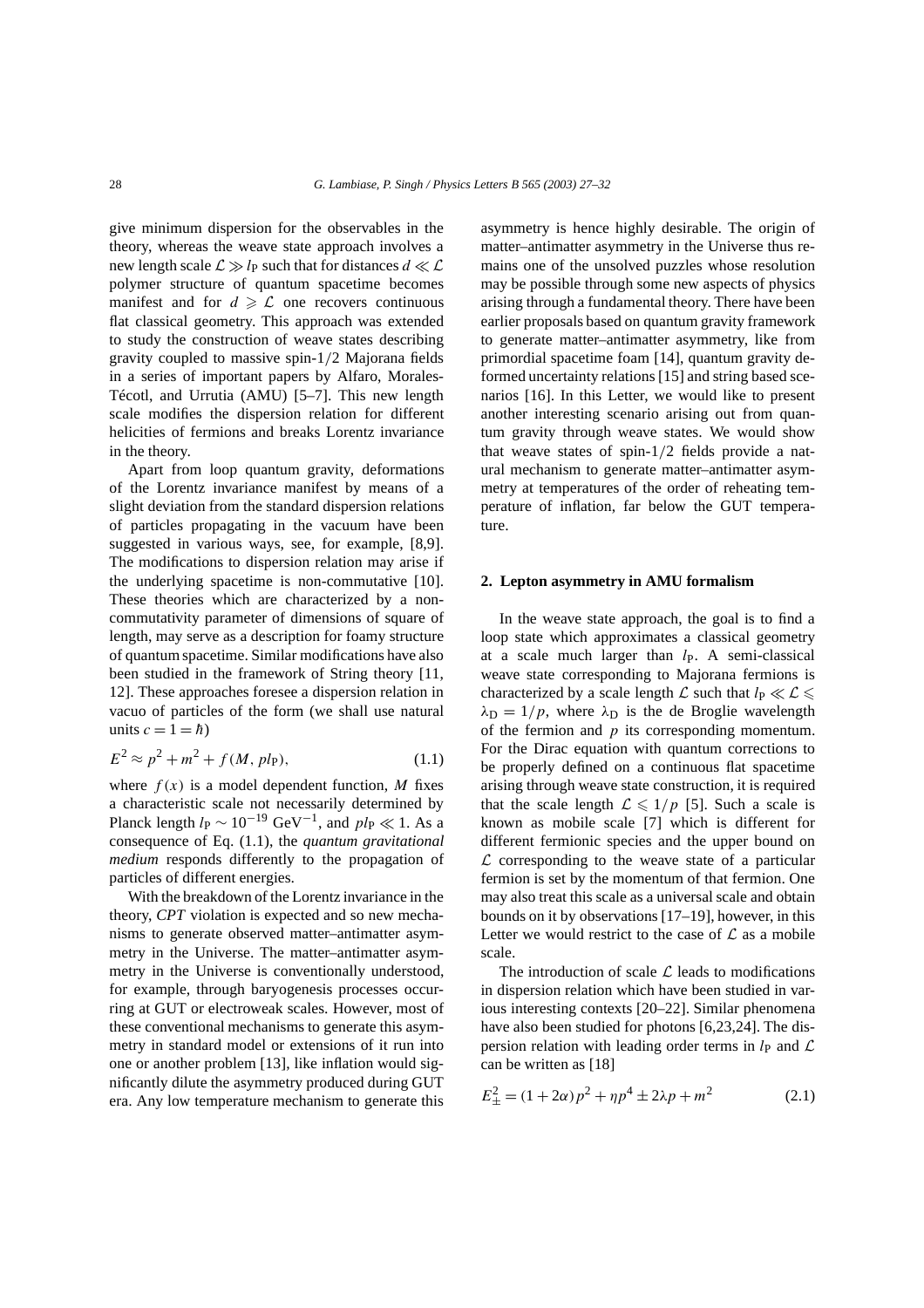with

$$
\alpha = \kappa_1 \left(\frac{l_P}{\mathcal{L}}\right)^2, \qquad \eta = \kappa_3 l_P^2, \qquad \lambda = \kappa_5 \left(\frac{l_P}{2\mathcal{L}^2}\right),\tag{2.2}
$$

where  $\kappa_1, \kappa_3$  and  $\kappa_5$  are of the order of unity. Here '+' and '−' refer to two helicity states of the fermion. We would specialize to the limiting case of Majorana fermions with vanishingly small mass,  $m \to 0$ . In this way we can treat the fermions as Weyl particles. We would further neglect  $l_P^2$  terms in comparison to other dominating terms in the above dispersion relation. Thus, the dispersion relation can be rewritten as

$$
E_{\pm}^{2} = p^{2} \pm 2\lambda p.
$$
 (2.3)

It should be noted that though the above modification to the dispersion relation is of linear in momentum, the correction term effectively behaves as the one cubic in momentum. This is because  $\mathcal L$  is a mobile scale and its upper bound scales as 1*/p*. Thus, the above correction, which is similar to other cubic in momentum modifications to dispersion relation [4], dies out rapidly at low momenta. We would now discuss the implications of this dispersion relation for the case of neutrinos, where the helicity dispersion can be casted in terms of the difference between energy levels of particle and antiparticle states which leads to a net difference in their number densities and hence lepton asymmetry in this framework.

Matter–antimatter asymmetry is generally understood through Sakharov conditions who in his seminal paper [25], showed that to generate the nonzero baryonic number to entropy  $\eta_B \sim (2.6-6.2) \times$  $10^{-10}$  from a baryonic symmetric universe, the following requirements are necessary: (1) baryon number processes violating in particle interactions; (2) *C* and *CP* violation in order that processes generating  $B$  are more rapid with respect to  $B$ ; (3) out of the equilibrium: since  $m_B = m_{\overline{B}}$ , as follows from *CPT* symmetry, the equilibrium space phase density of particles and antiparticles are the same. To maintain the number of baryon and antibaryon different, i.e.,  $n_{\text{B}} \neq n_{\bar{\text{B}}}$ , the reaction should freeze out before particles and antiparticles achieve the thermodynamical equilibrium.

GUT theories offer an ideal setting for Sakharov's conditions to be satisfied [26]. Baryon number violation occurs in these theories since gauge bosons mediate interactions that transform quarks into leptons and antiquarks. *C* is maximally violated in the electroweak sector, and *CP* violation follows by making the coupling constants of lepto-quark gauge bosons complex. Finally, out of equilibrium condition is achieved by the expansion of the universe when the reaction rates become lower than the Hubble expansion rates at some *freeze-out* temperature. Such a temperature is characterized by the decoupling temperature  $T_d$ , which, in the GUT baryogenesis scenario, is given by  $T_d \sim 10^{16}$  GeV. However, GUT baryogenesis runs into problems because inflation occurring at similar temperature dilutes the baryon asymmetry. For baryons to be produced after inflation it is necessary to reheat the Universe to the scale of  $M_{\text{GUT}}$  which is unrealistic in inflationary scenarios. In fact, bounds on gravitino production give the reheating temperature  $T_R$  of the order of  $10^8 - 10^{10}$  GeV [27], whereas in SUSY inflation models this may be raised to  $10^{12}$  GeV [28]. Similarly, processes like electroweak baryogenesis and leptogenesis suffer from problems like very small region of parameter space which can yield asymmetry and lack of direct measurement of relevant parameters [13].

It is worth to quote some alternative mechanisms proposed in literature which are not based on quantum gravity. As observed in Refs. [29,30], if the *CPT* symmetry and the baryon number is violated, a baryon asymmetry could arise in thermal equilibrium. This mechanism to generate baryon asymmetry has been applied in different contexts: the spontaneous breaking of *CPT* induced by the coupling of baryon number current with a scalar field [29]; baryogenesis asymmetry generated from primordial tensor perturbation [31] and matter–antimatter asymmetry through interaction between gravitational curvature and fermionic spin [32]. For other mechanisms related to the lepton asymmetry, see Ref. [33] and reference therein, as well as Ref. [34].

In loop quantum gravity, the different dispersion relations of particles having different helicity determines a deviation from thermal equilibrium between neutrinos and antineutrinos,  $n(v) \neq n(\bar{v})$ , where  $n(v)$  and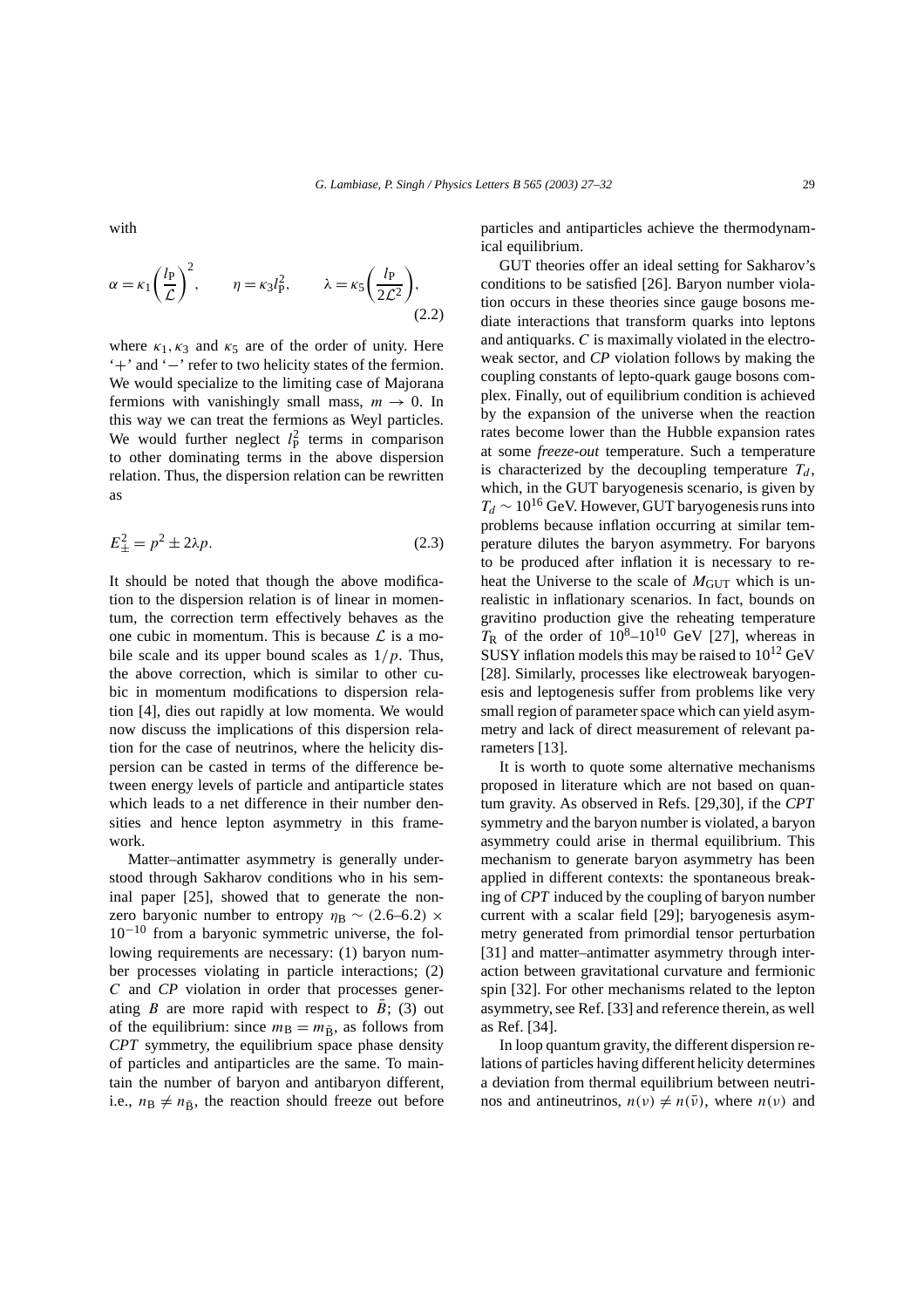$n(\bar{v})$  are the number density of positive helicity neutrinos and negative helicity antineutrinos, respectively. We would further assume that there are no additional mechanisms which give rise to neutrino asymmetry. In such a case, the deviation from the chemical equilibrium, which generates the baryon asymmetry, occurs only due to loop quantum gravity effects and the expansion of the universe. If neutrinos are produced with energy  $E$ , then the dispersion relation  $(2.3)$  gives

$$
E^2 = p^2 + 2\lambda p \implies p = \sqrt{E^2 + \lambda^2} - \lambda,\tag{2.4}
$$

for neutrinos, and

$$
E^2 = p^2 - 2\lambda p \implies p = \sqrt{E^2 + \lambda^2} + \lambda,\tag{2.5}
$$

for antineutrinos. Note that energy dispersion relation *forbids* antineutrinos to have  $p \in [0, 2\lambda]$ , whereas no such restriction arises for neutrinos. This is purely a loop quantum gravity effect induced through quantum structure of spacetime which seemingly favors one helicity over another.

The number density of neutrinos at the equilibrium for a given temperature *T* is (for  $k_B = 1$ )

$$
n(v) = \frac{gT^3}{2\pi^2} \int_0^{\chi} dx \frac{x(\sqrt{x^2 + z} - \sqrt{z})^2}{\sqrt{x^2 + z}} \frac{1}{e^x + 1}, \quad (2.6)
$$

where  $\chi = 1/(\mathcal{L}T)$ ,  $x = E/T$ ,  $z = (\lambda/T)^2$ , *T* satisfies the relation  $\dot{T} = -HT$ , and  $H = \dot{a}/a$ , being  $a(t)$  the scale factor of the universe, [30]. The dot stands for the derivative with respect to the cosmic time. The departure from the chemical equilibrium caused by the expansion of the universe is encoded in the quantity  $\mathcal{F} = 3Hn + \dot{n}$  [30], which turns out to be

$$
\mathcal{F}(\nu) = 2\left(\frac{\lambda}{T}\right)^2 H T^3
$$
  
 
$$
\times \frac{d}{dz} \left[\frac{g}{2\pi^2} \int_0^{\chi} dx \frac{x(\sqrt{x^2 + z} - \sqrt{z})^2}{\sqrt{x^2 + z}} \frac{1}{e^x + 1}\right].
$$

It vanishes as  $\lambda = 0$ .<sup>1</sup> Similar results hold for antineutrinos:

$$
n(\bar{v}) = \frac{gT^3}{2\pi^2} \int_{2\sqrt{z}}^{\chi} dx \frac{x(\sqrt{x^2 + z} + \sqrt{z})^2}{\sqrt{x^2 + z}} \frac{1}{e^x + 1},
$$
  

$$
\mathcal{F}(\bar{v}) = 2\left(\frac{\lambda}{T}\right)^2 H T^3
$$
  

$$
\times \frac{d}{dz} \left[\frac{g}{2\pi^2} \int_{2\sqrt{z}}^{\chi} dx \frac{x(\sqrt{x^2 + z} + \sqrt{z})^2}{\sqrt{x^2 + z}} \frac{1}{e^x + 1}\right].
$$
(2.8)

Thus the net neutrino asymmetry generated via loop quantum gravity effects would become

$$
\Delta n = |n(v) - n(\bar{v})|
$$
  
=  $\frac{2g\lambda T^2}{\pi^2} \int_0^{\chi} dx \frac{x}{e^x + 1} + \frac{gT^3}{2\pi^2} I(z)$   

$$
\approx \frac{2g\lambda T^2}{\pi^2} \left[ \frac{\pi^2}{12} + 12 \sum_{n=1}^{\infty} \frac{(-\exp(\chi))^n}{n^2} + \frac{12}{\mathcal{L}T} \ln(1 + e^{\chi}) - \frac{6}{(\mathcal{L}T)^2} \right], \quad (2.9)
$$

where

$$
I(z) \equiv \int_{0}^{2\sqrt{z}} dx \frac{x(\sqrt{x^2 + z} - \sqrt{z})^2}{\sqrt{x^2 + z} (e^x + 1)}.
$$
 (2.10)

In evaluating (2.9) we have neglected the contribution coming from the  $I(z)$ -term since at low temperatures with respect to Planck's one it is expected to be very small compared to other terms. If we note that  $\mathcal{L} \leq \lambda_D$ 

$$
n = \frac{gT^3}{2\pi^2} \int_{0}^{\infty} \frac{x^2 dx}{e^{\sqrt{x^2 + (m/T)^2}} + 1},
$$

the function  $\mathcal F$  becomes [30]

$$
\mathcal{F} = 2\left(\frac{m}{T}\right)^2 H T^3 \frac{d}{dy} \left[\frac{g}{2\pi^2} \int\limits_0^\infty \frac{x^2 dx}{e^{\sqrt{x^2 + y}} + 1}\right],\tag{2.7}
$$

where  $y = (m/T)^2$  and it vanishes as  $m = 0$  [30,35].

 $1$  In absence of loop quantum gravity corrections, the deviation from the chemical equilibrium occurs only if particles are massive. In fact, being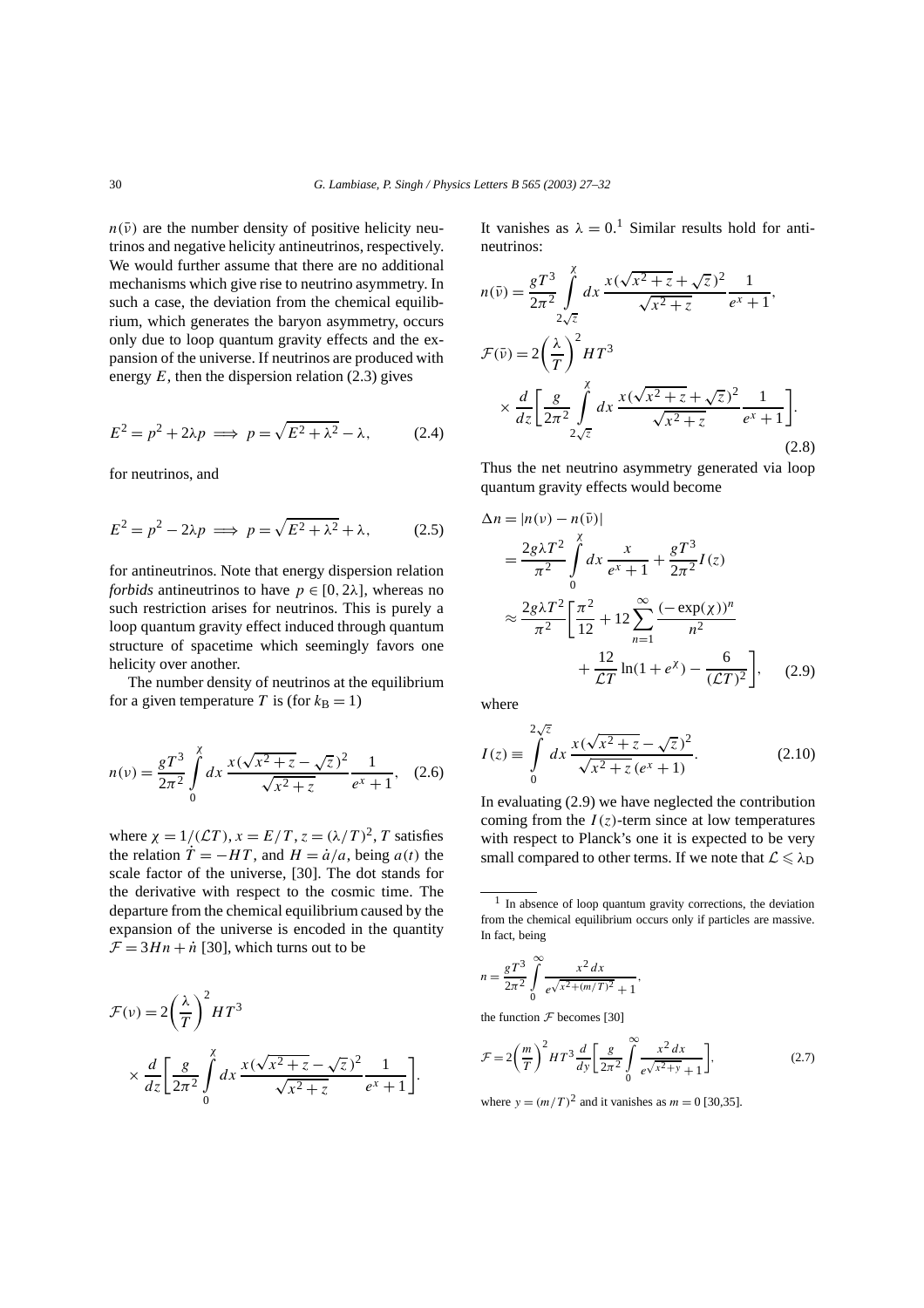and use the upper bound  $\mathcal{L} \sim 1/\bar{p} \sim T$ , where  $\bar{p}$  is the de Broglie momenta of neutrinos at a particular temperature, we can estimate the neutrino asymmetry arising at that temperature.

Near GUT temperatures  $T \sim 10^{16}$  GeV, the ratio of neutrino asymmetry to entropy density,  $\Delta n/s$  ( $s \sim$ 0.44 $g_{*}T^{3}$ , with  $g_{*} \sim 10^{2}$  [26]), turns out to be of the order of  $10^{-5}$  which would, however, be washed out by inflation. Interesting temperatures would be near reheating temperatures<sup>2</sup> of the order of  $10^{10}$ –  $10^{11}$  GeV where this ratio would become of the order of  $10^{-10}$ . At lower temperatures the amount of asymmetry generated would keep on decreasing till it becomes negligible, though the asymmetry generated at reheating temperature would hold till the neutrinos finally decouple. This lepton asymmetry would lead to the baryon asymmetry through various GUT and electroweak processes and thus contribute to the existing mechanisms to produce matter–antimatter asymmetry in the Universe.

#### **3. Conclusion**

An intriguing prediction of modern approaches to quantum gravity is a slight departure from Lorentz's invariance, which manifests in a deformation of the dispersion relations of photons and fermions. Such results have been indeed suggested in loop quantum gravity  $[5,6,24]$ , string theory  $[11,12]$  and noncommutative geometry [10]. The former is endowed with a scale length characterizing the scale on which new effects are non-trivial, thus to wonder if there exist different scenarios where these effects become testable (see [17,36]) is certainly of current interest.

In this Letter we have shown that such modifications induced by loop quantum gravity might help to put some light on unsolved problems like matter– antimatter asymmetry in standard model. Application of weave states for Majorana fermions naturally leads to difference in energies for different chiralities which may be interpreted as difference in particle and antiparticle energies for the case of massless neutrinos.

This leads to asymmetry between matter and antimatter species and yields the observed value at around reheating temperatures. Our proposal introduces a way for generation of matter–antimatter asymmetry via loop quantum gravity, whose complete analysis would require relaxing the massless limit and secondly taking into account various standard model interactions in unison with loop quantum gravity. Then we shall be able to know how the above mechanism to generate matter–antimatter asymmetry contributes relative to other processes. This opens up a new arena to make phenomenological studies in loop quantum gravity in future.

It is a remarkable phenomena that quantum structure of spacetime itself may generate matter–antimatter asymmetry in the universe. In fact, this might be a generic feature of theories of quantum gravity. It reflects that quantum gravity may lead to effects occurring at lower energy scales, specially in the desert between electroweak and Planck scale, which may provide natural answers to some unsolved problems.

#### **Acknowledgements**

P.S. thanks Council for Scientific and Industrial Research for a research grant. The authors thank the referee for constructive comments.

#### **References**

- [1] C. Rovelli, Living Reviews, Vol. 1, Loop Quantum Gravity, at [http://www.livingreviews.org/articles;](http://www.livingreviews.org/articles)
	- T. Thiemann, gr-qc/0110034;
	- T. Thiemann, gr-qc/0210094;
	- R. Gambini, J. Pullin, Loops, Knots, Gauge Theories and Quantum Gravity, Cambridge Univ. Press, Cambridge, UK, 1996;
	- J. Pullin, hep-th/9301028;
	- C. Rovelli, Class. Quantum Grav. 8 (1991) 1613;
	- A. Ashtekar, Lectures on New Perturbative Canonical Gravity, World Scientific, Singapore, 1991.
- [2] A. Ashtekar, C. Rovelli, L. Smolin, Phys. Rev. Lett. 69 (1992) 237.

[3] T. Thiemann, gr-qc/0110034;

- M. Varadarajan, J.A. Zapata, Class. Quantum Grav. 17 (2000) 4085;
- H. Sahlmann, T. Thiemann, O. Winkler, Nucl. Phys. B 606 (2001) 401;
- T. Thiemann, gr-qc/0206037.

<sup>&</sup>lt;sup>2</sup> In this case  $\lambda/T \sim l_P/L$  and the corrections to the neutrino asymmetry due to  $I(z)$  term would go as  $(l_P/L)^3$  which for the temperature range of  $10^{11}$  GeV would be of the order of  $10^{-24}$ . Hence, our approximation in Eq. (2.9) is justified.